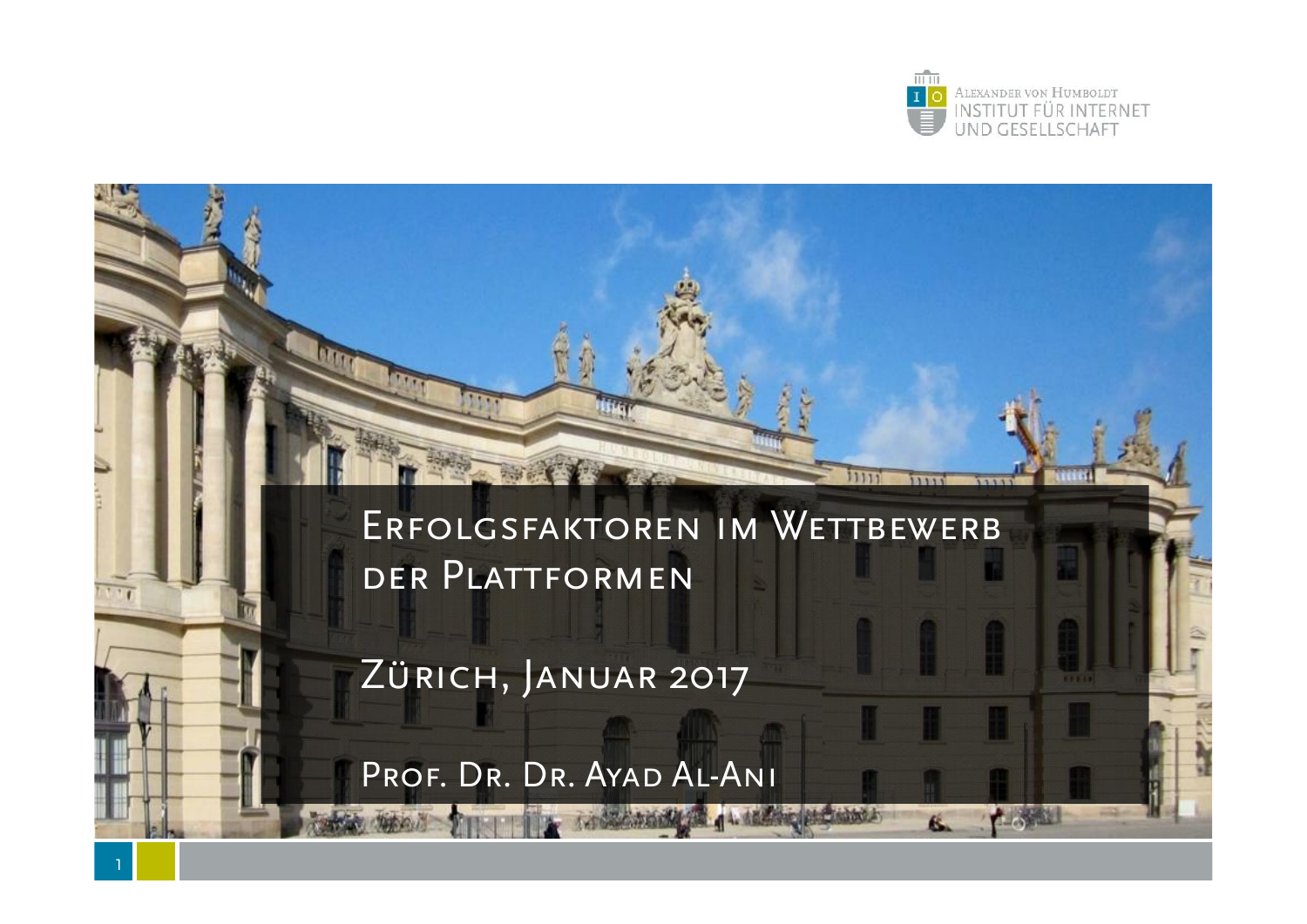

## SYSTEMBRUCH.

"*Capitalists are no longer going to be interested in capitalism because it doesn't work for them anymore*." (I. Wallerstein)

"*When tracked against the hopes of the 1950s and 1960s, technological progress has fallen short in many domains*." (P. Thiel)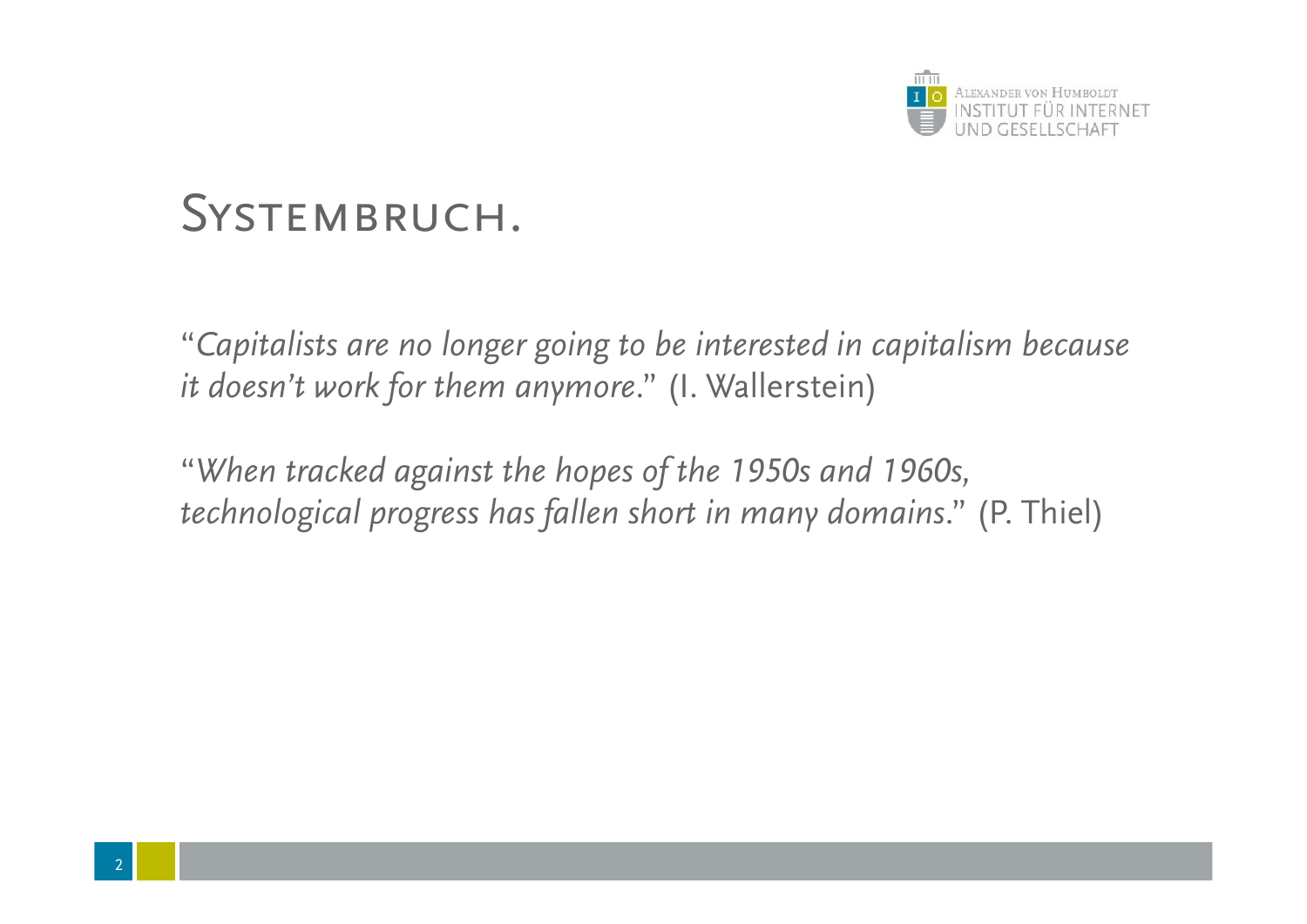

### Hierarchie als ORDNUNGSPRINZIP.

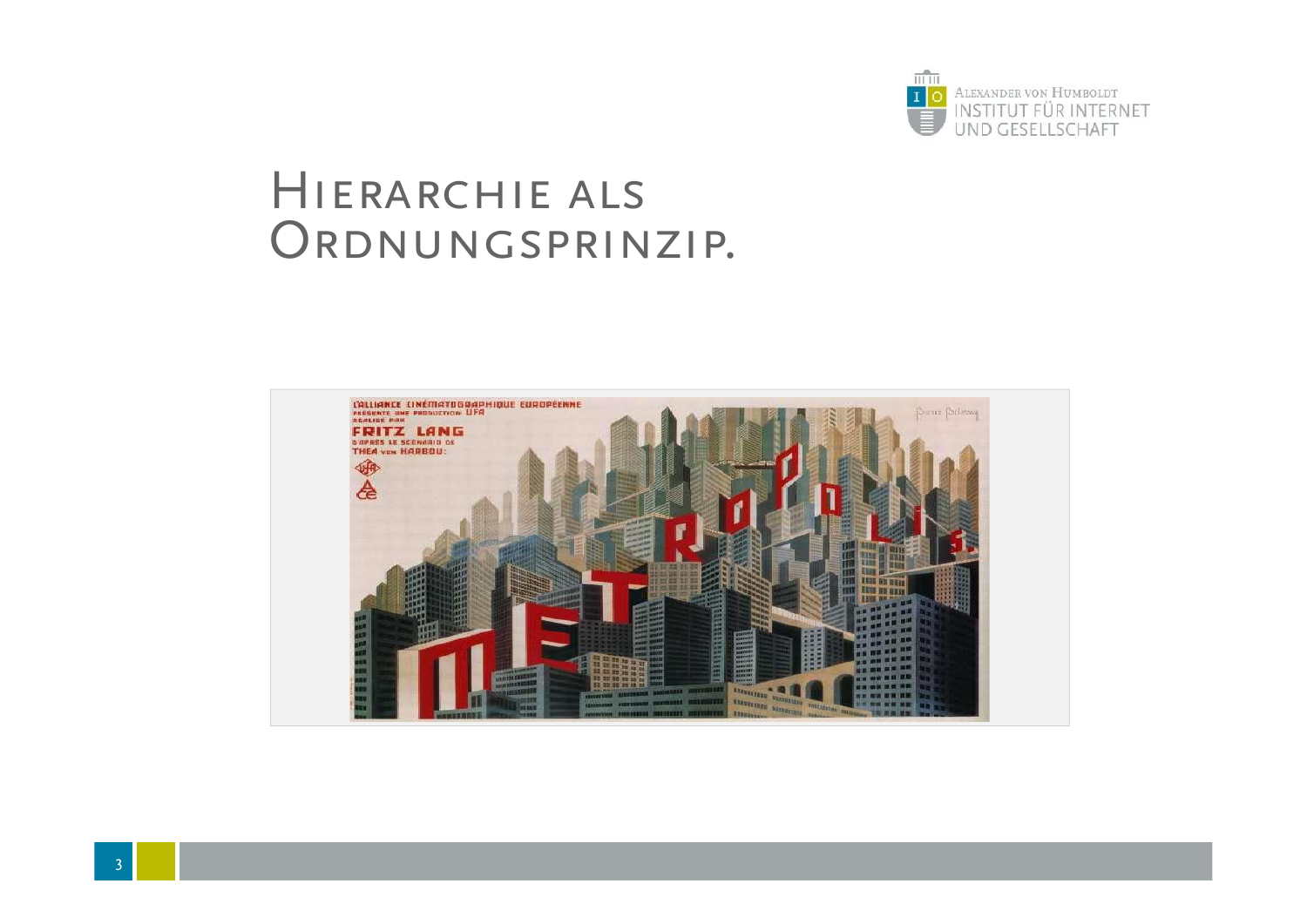

# OR ELSE?

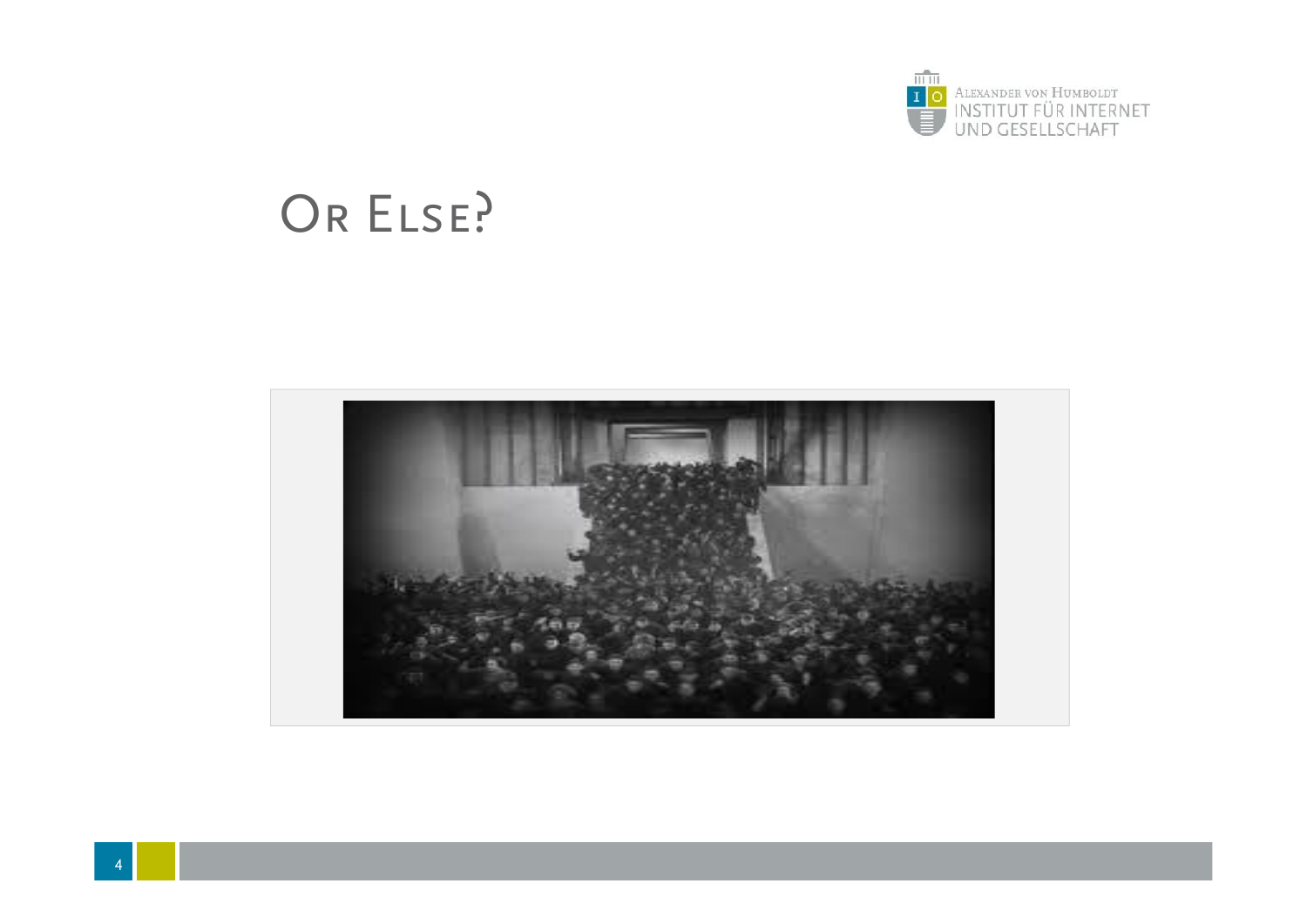

#### DER HYPERWETTBEWERB ERLAUBT keine Kernkompetenzen.



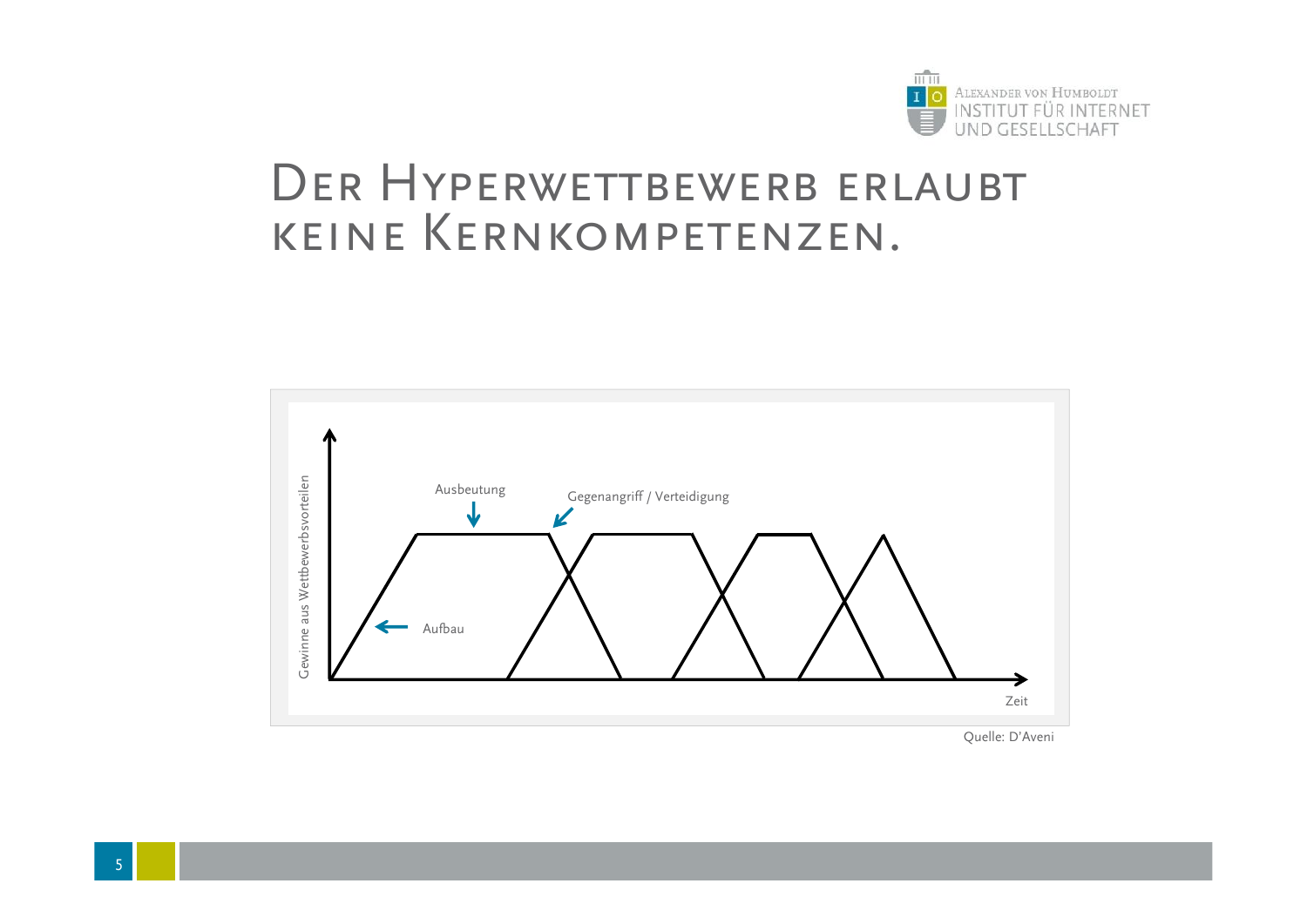

#### DIE SCHLANKE UNTERNEHMUNG und die Konsequenzen.

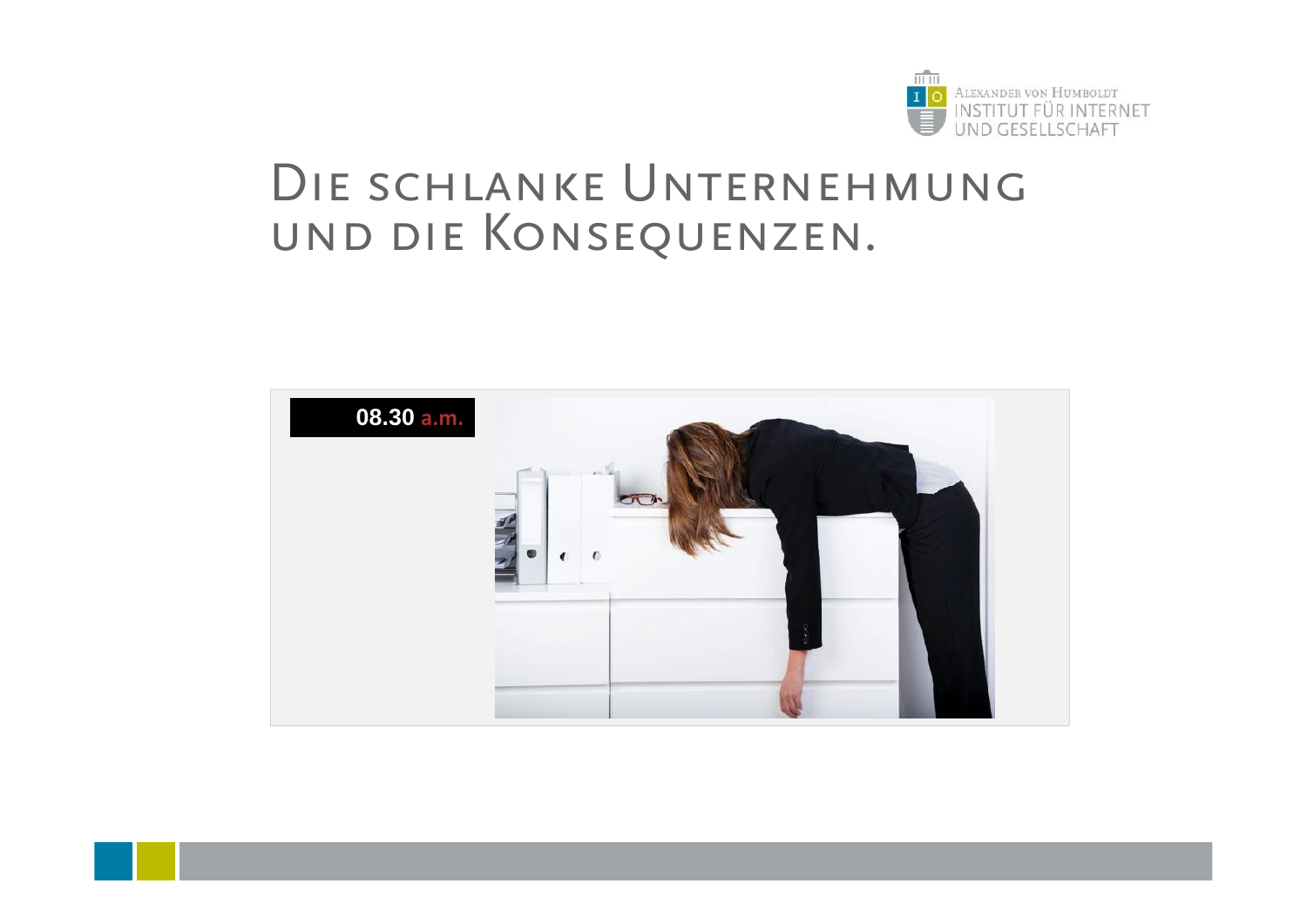

#### ENGAGEMENT ALS Minderheitenprogramm.

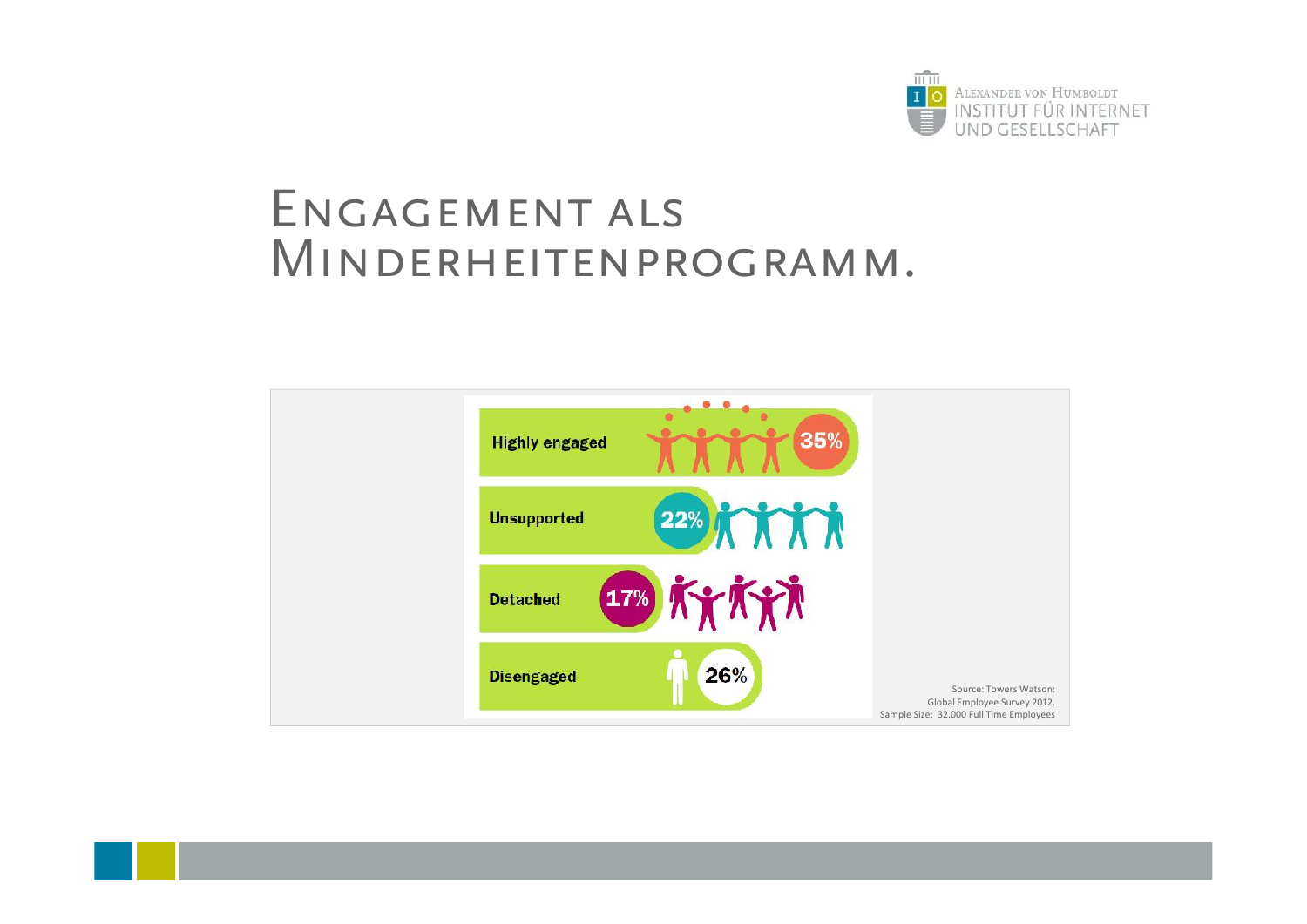

## "COGNITIVE SURPLUS" ALS NEUE Währung.

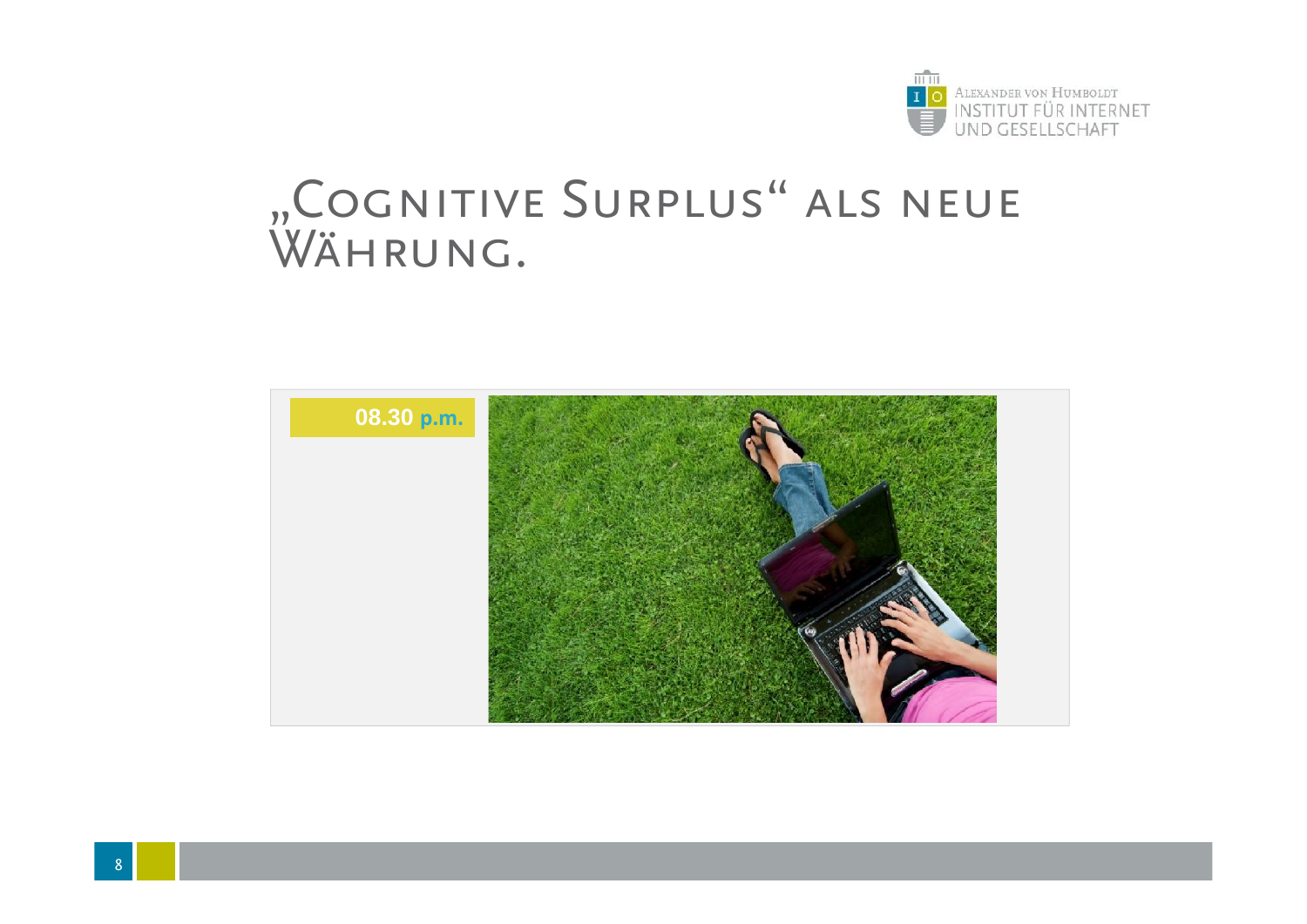

# PEER-TO-PEER PRODUKTION: EINE NEUE ORGANISATIONSFORM ENTSTEHT.

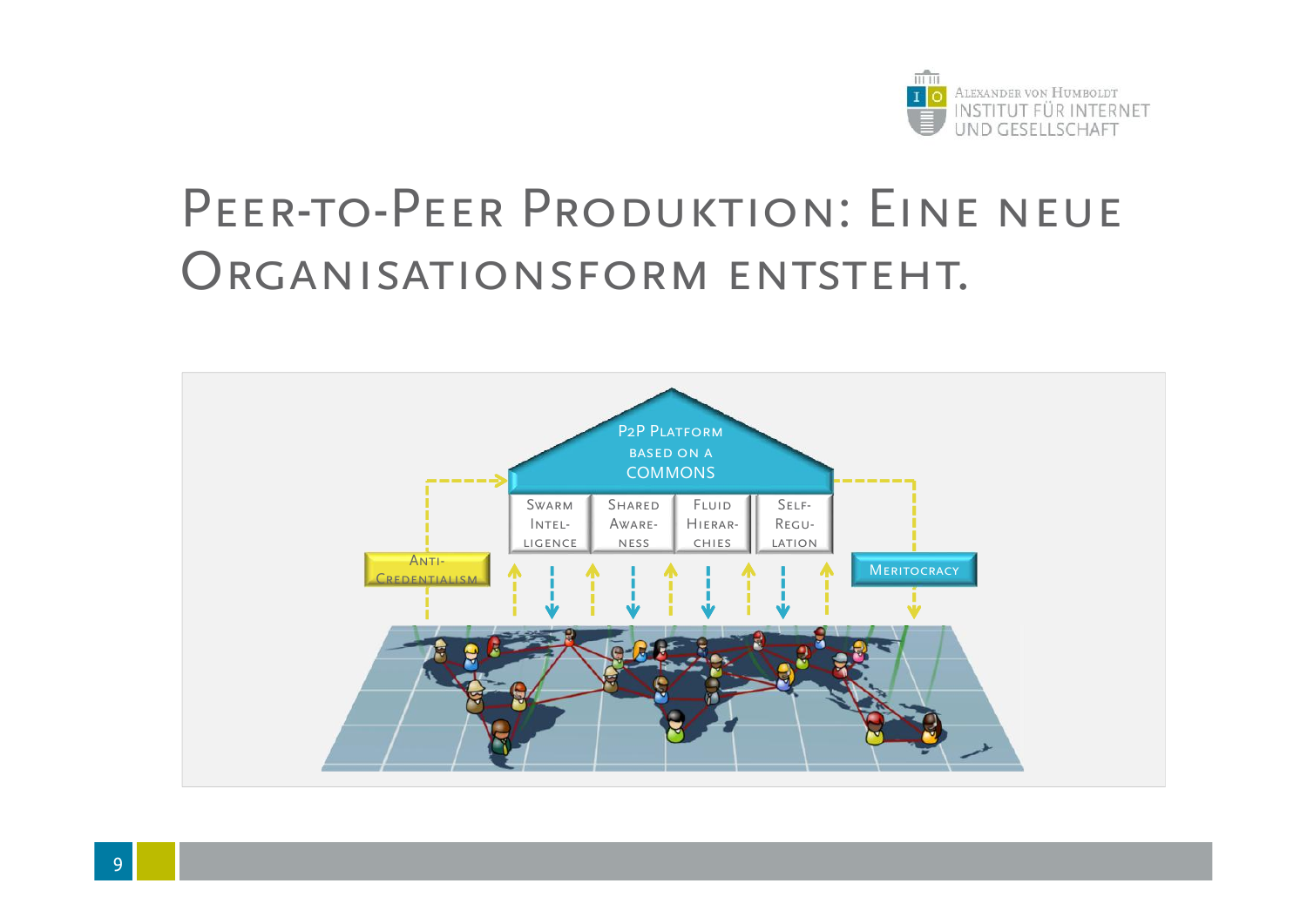

# Regularien der Community.





**The volunteer who produce the encyclopedia have created a complex system of governance. Here are some of its roles:**





**(CON)** Konsensus muss erarbeitet werden. "Polling is not a substitute for discussion"

**(ASG)** Assuming Good Faith

**(DNB)** Do not bite newcomers

**(NPOV)** Neutral point of view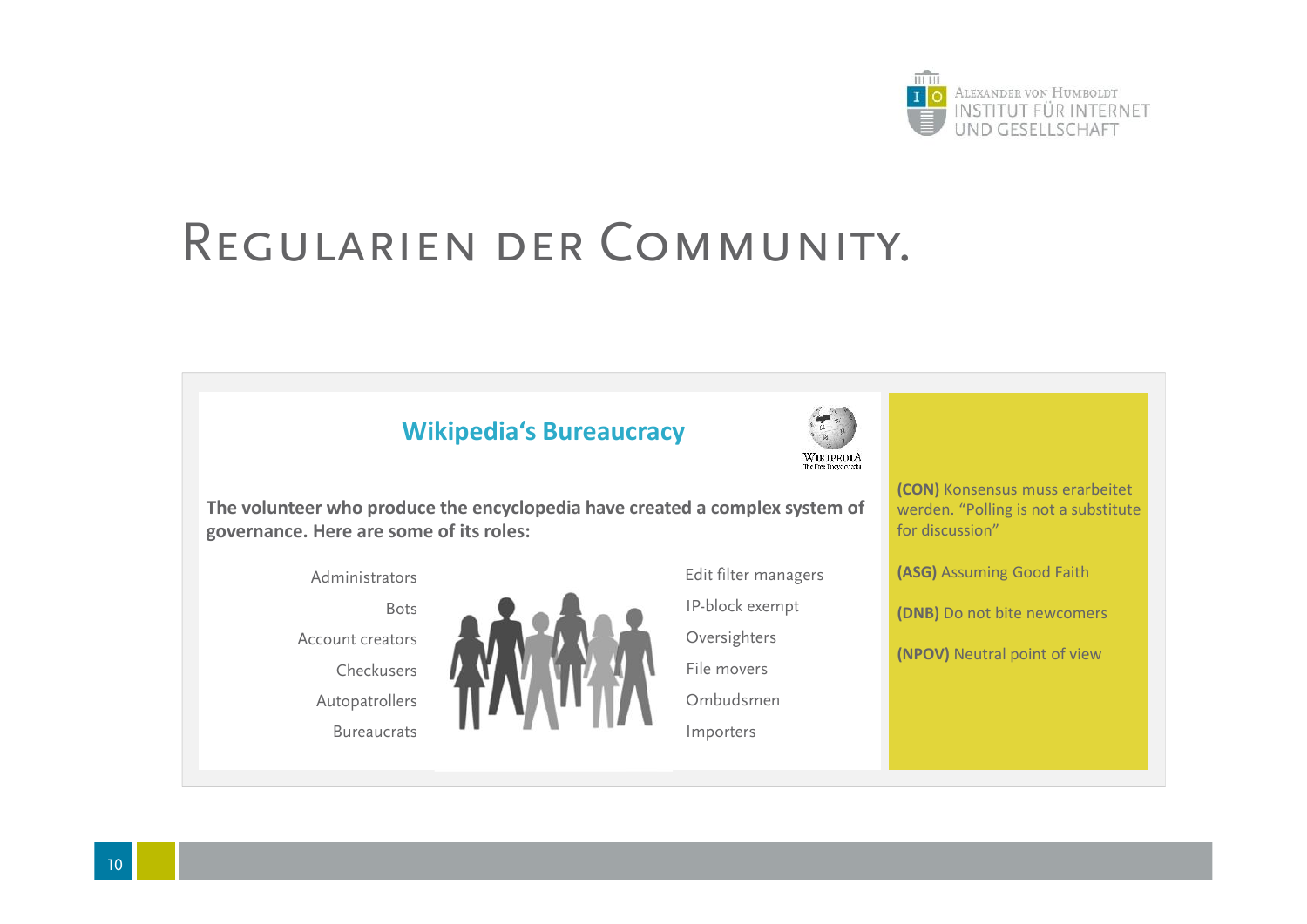

### Kinderkram.

11

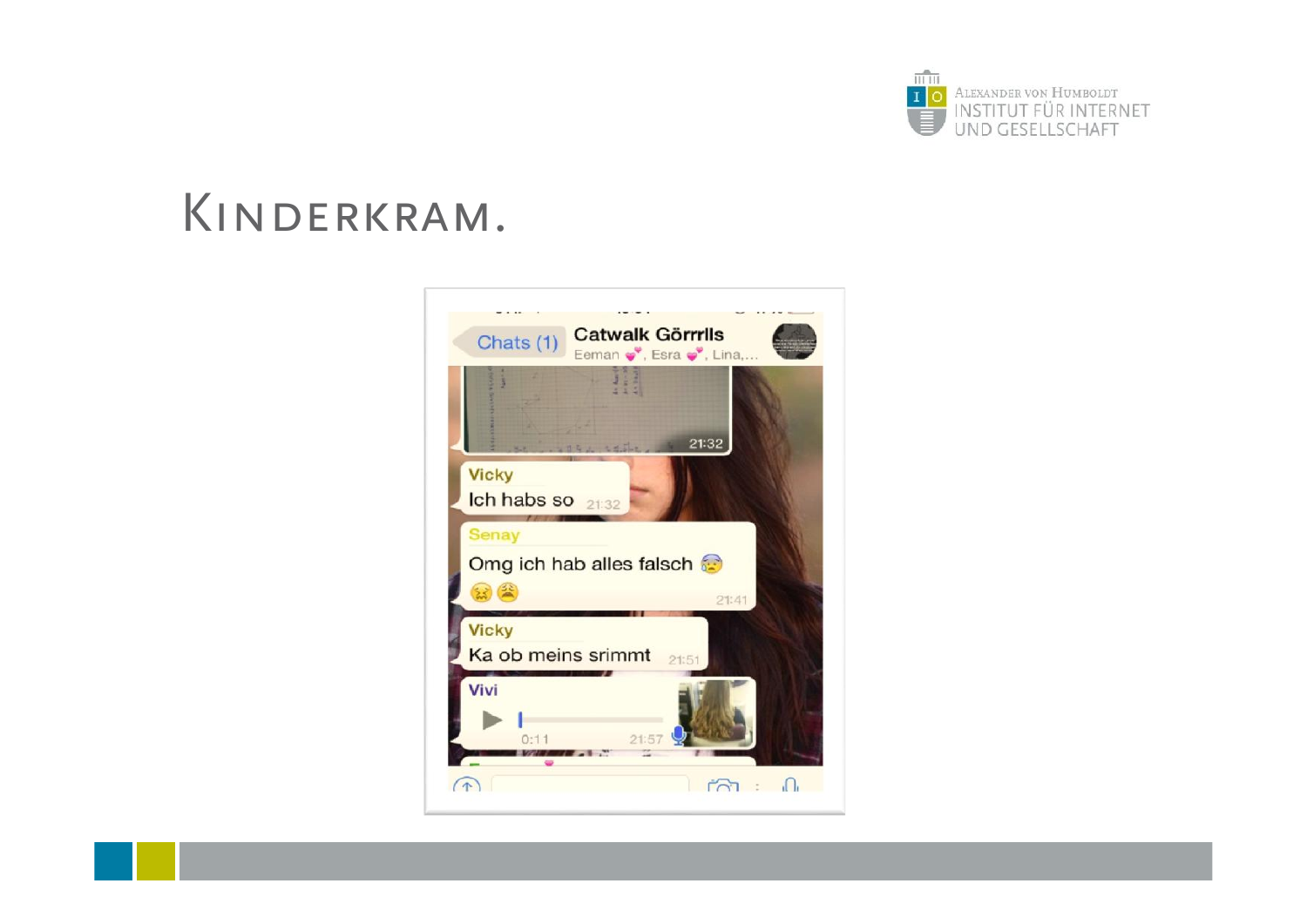

### DER ENTWICKLUNSPROZESS DER Unternehmung ist blockiert.

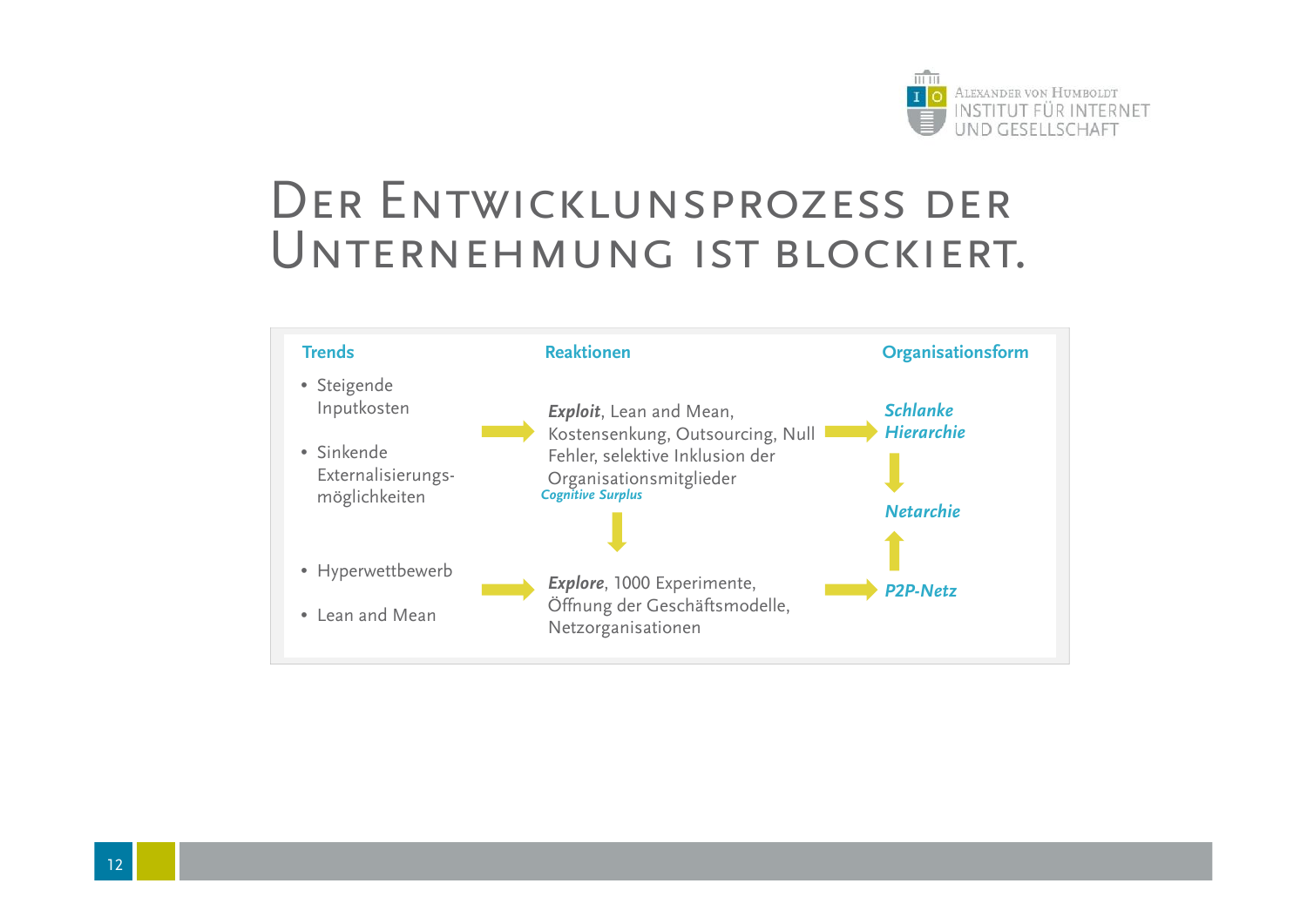

## JEDES 5. UNTERNEHMEN ARBEITET MIT DER CROWD.

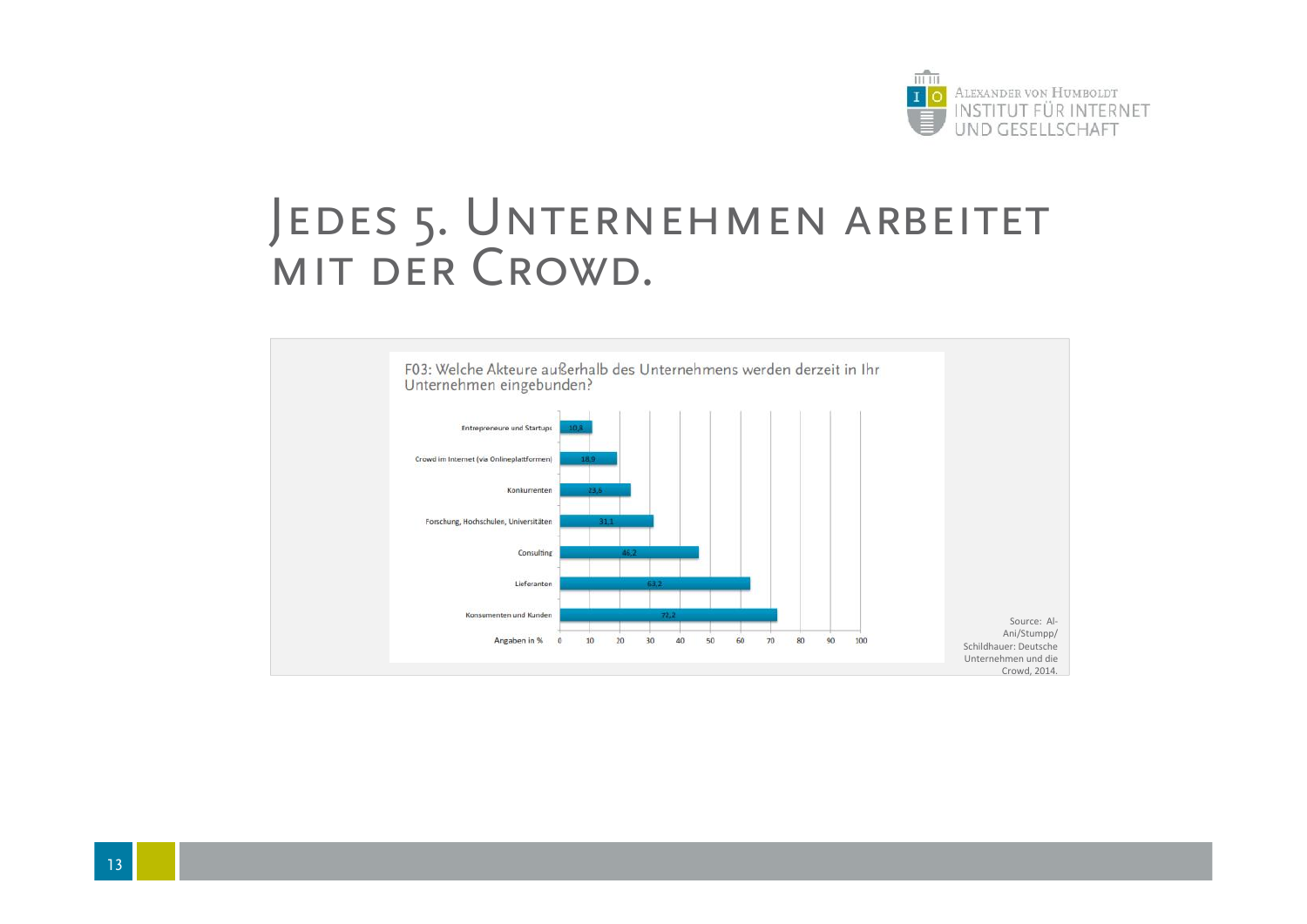

#### COMPANIES PREPARE FOR THE "OPEN Talent Economy".

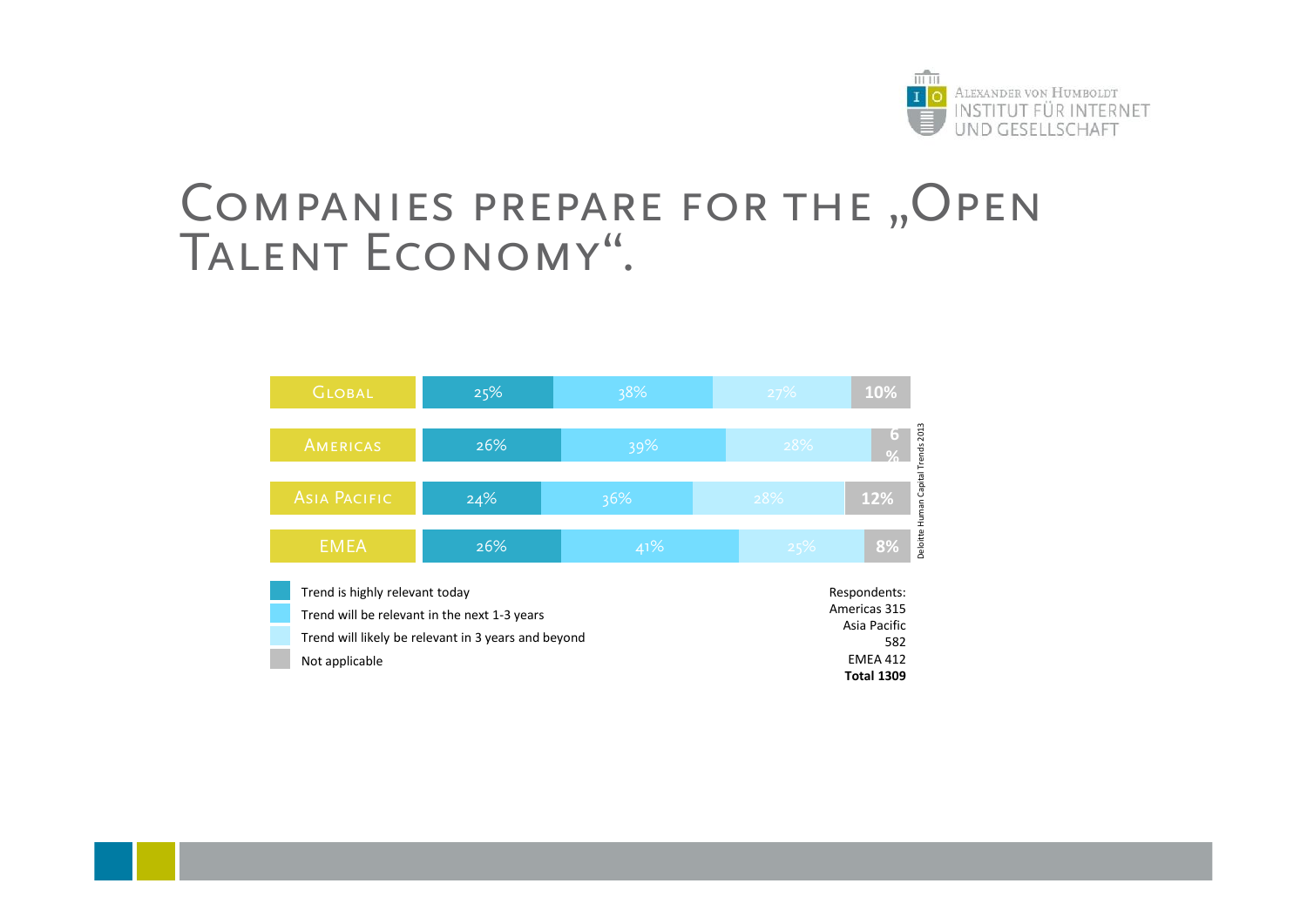

# Platforms: partners and COMPETITORS OF THE FIRM

<u>1551 - Jan Jawa</u>

| Efficiency platforms           | amazon mechanical turk | Clickworker          |
|--------------------------------|------------------------|----------------------|
| Innovation platforms on jovoto |                        | <b>SOINNOCENTIVE</b> |
| Agency platforms               | <b>U</b> UBER          | airbnb               |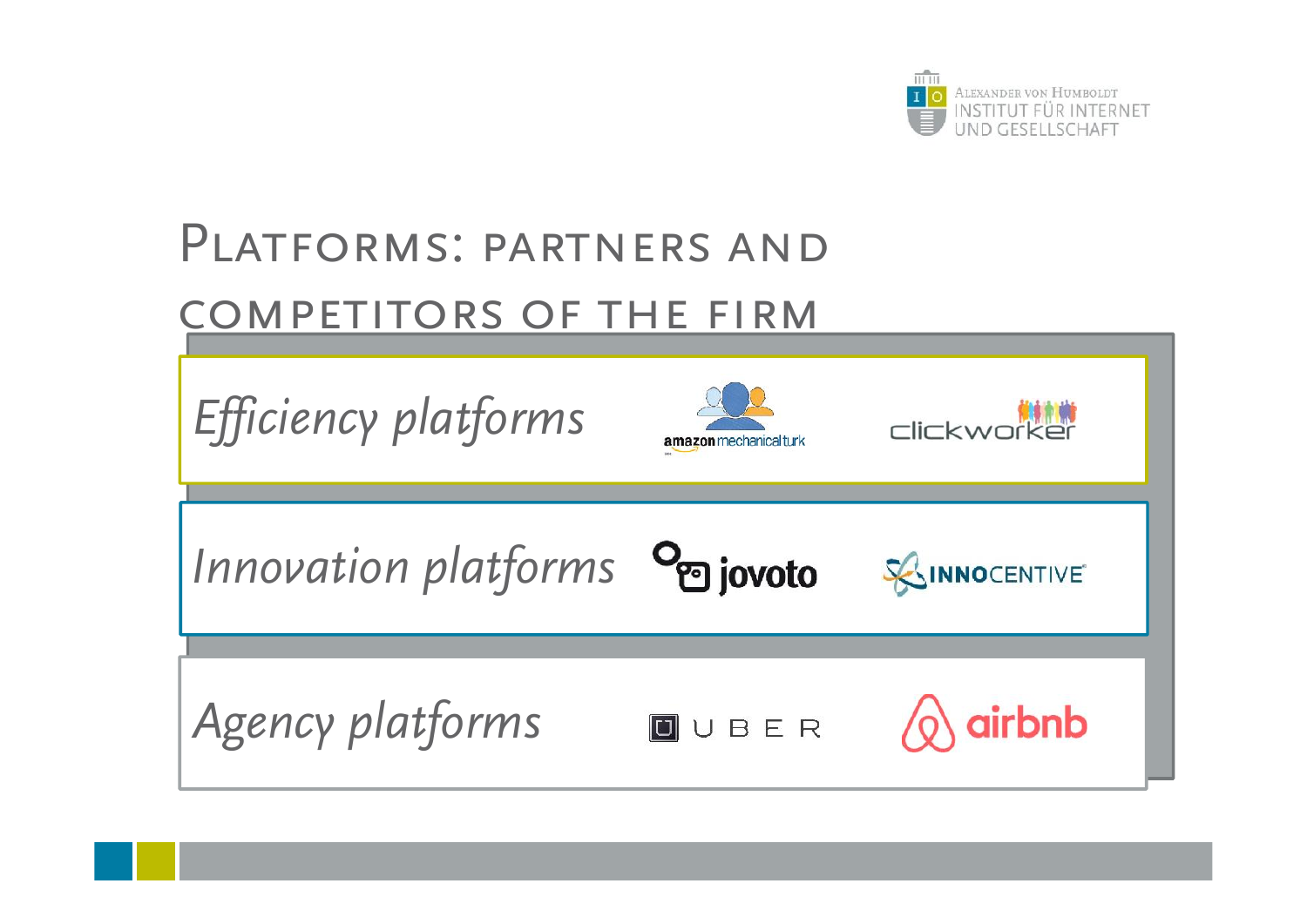

# OFFENE ORGANISATION: IT-CAMPUS.

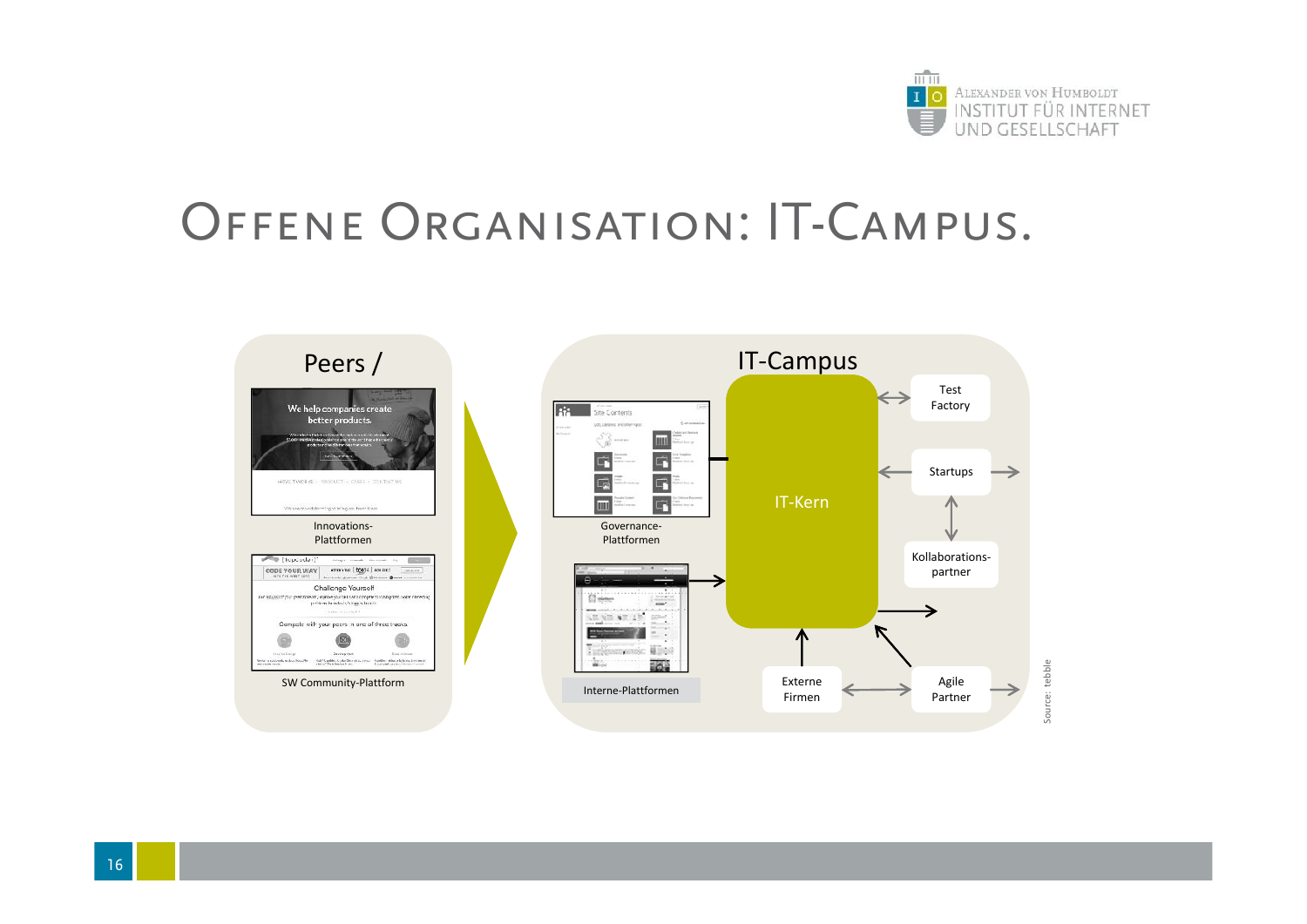

# **MOTIVATIONS**

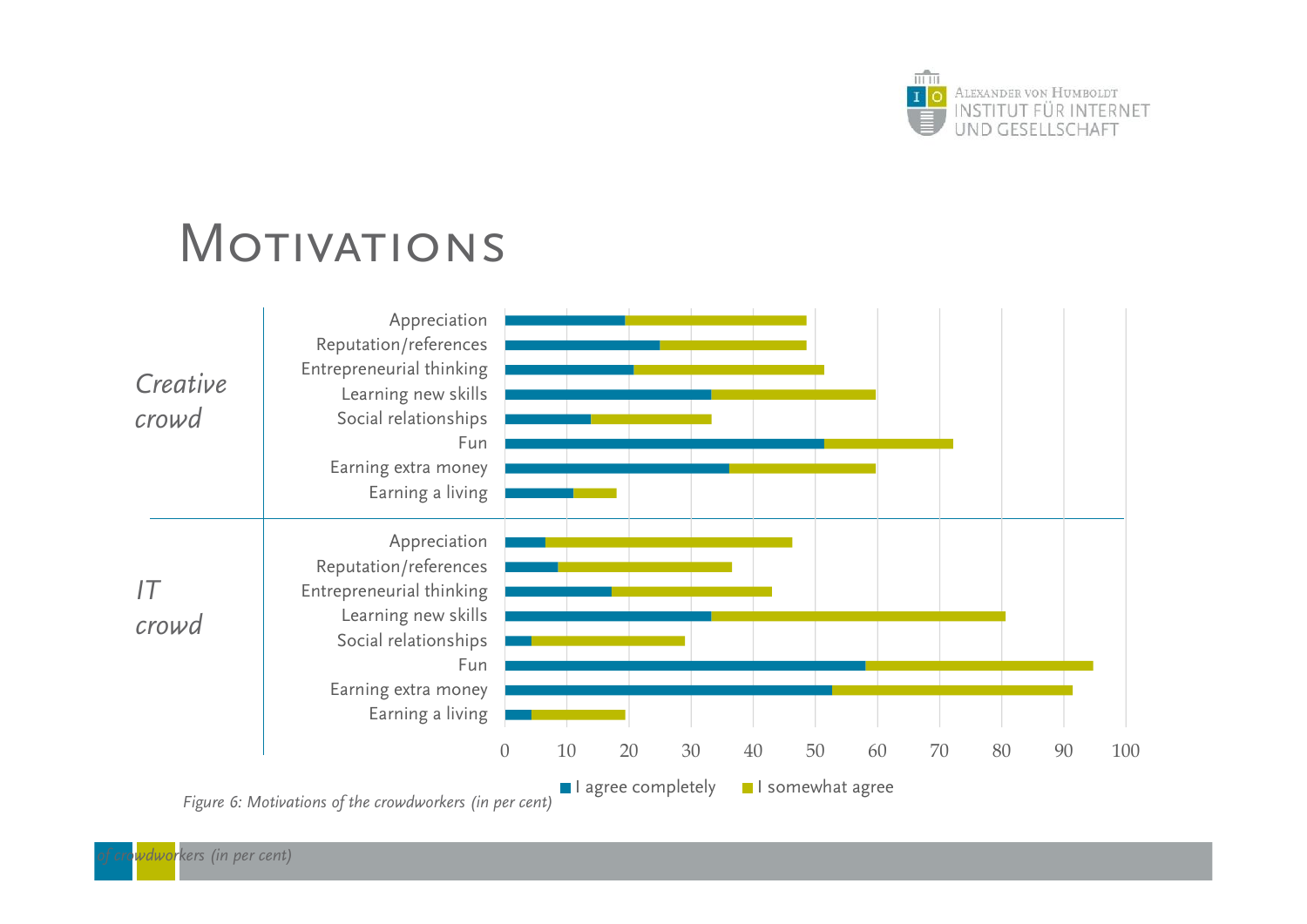

# Offene Prozesse: SWE.

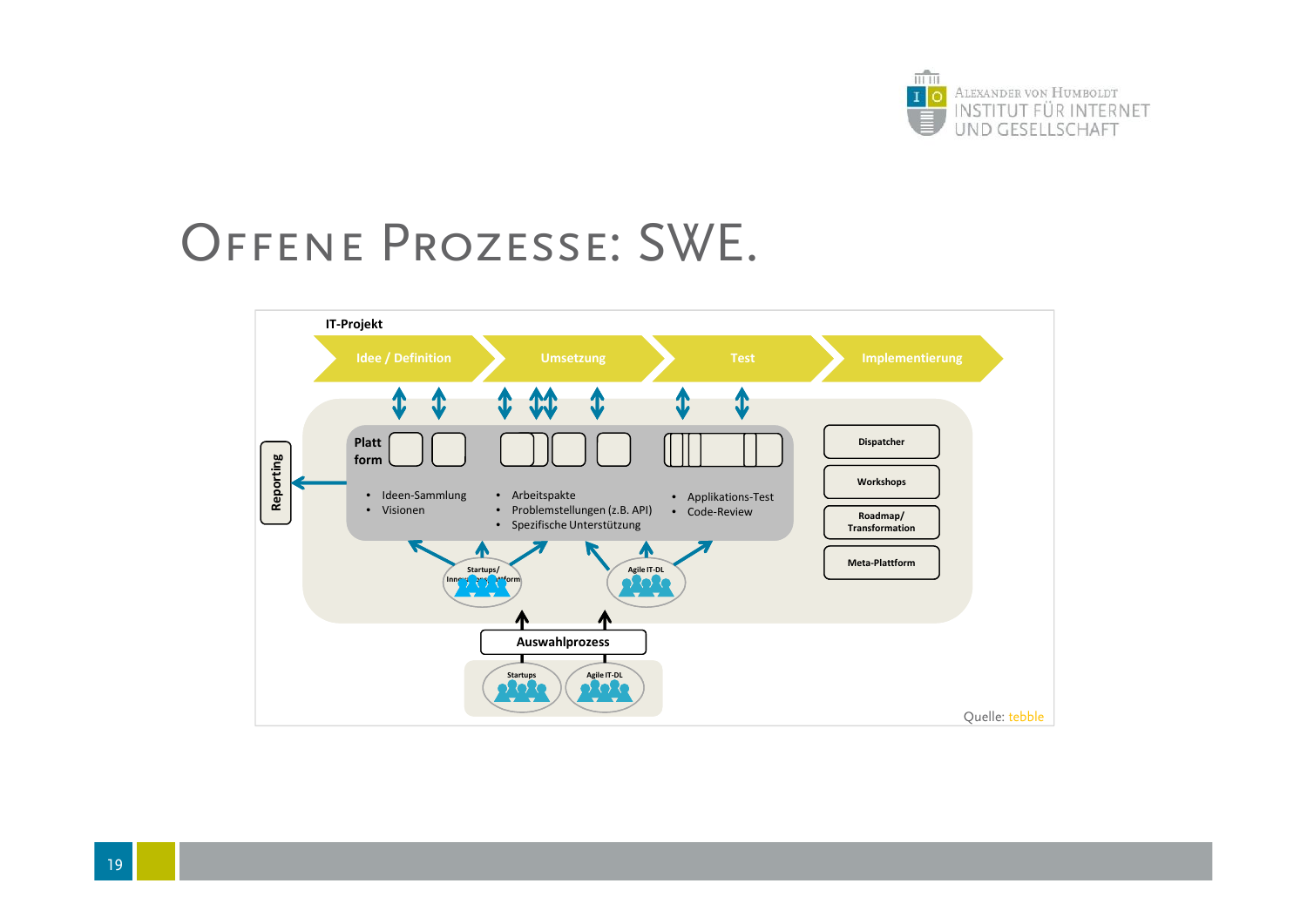

# THE BIG WIDE OPEN (MANUFACTURING).



<u>1991 - Jan Jawa</u>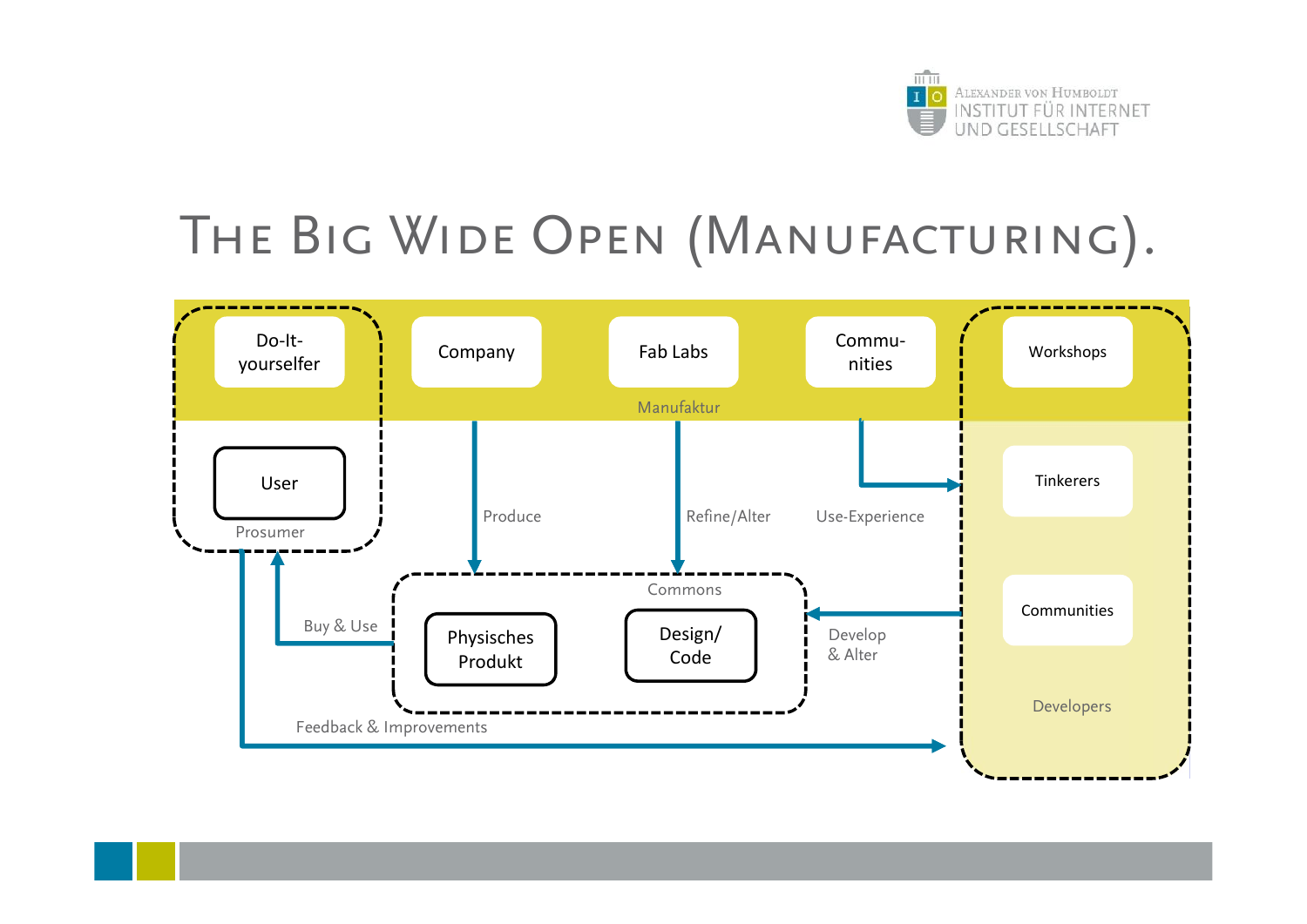

#### Die offene versus die konventionelle **ORGANISATION**



Quelle: Red Hat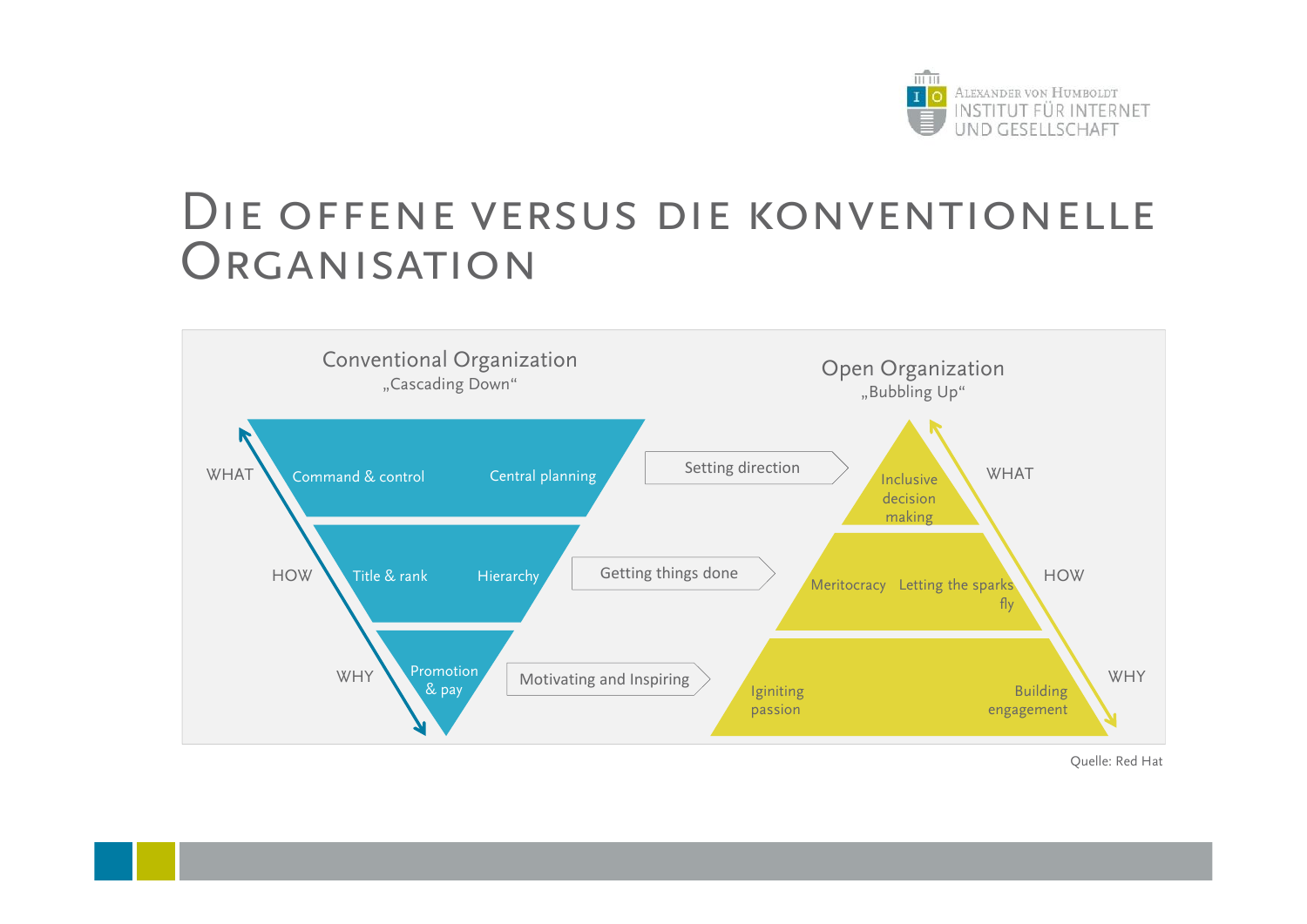

# Selbstorganisation als Prinzip.

| Lutz Lieblich<br>Wilkommen bei der Crown Union<br>lutz Schlehgemail.com<br>Wilkommen bei der Crown Union<br>Tel.12345567 cder SMS<br>lutzliebicht/cmail.com<br>Str. 123, 10299 Berlin<br>Tel.12345567 oder SMS<br>Str. 123, 10299 Ballin<br>Aktuelle Themen in meinen Interessensgruppen<br>Gleichgesinnte in meiner Nähe<br>Themen in mainer Umgebung<br>Titel<br>$\ddot{\phantom{1}}$<br>₩<br>Konn mir jemand helfen? Kunde hot nicht bezohlt<br>Ergonomia Arbaitopiatz (literaturden<br>Simple One Stop Shop - ich weiß immer noch nicht, wo ich das c<br>schlechte Bezahlung Taxi Warkshap<br>Euro Auszahlung von Apple auch verzägert?<br>gutes Bier Veranchung Kneipe Abzooke<br>Suche Mitstreiter only process in National |
|-----------------------------------------------------------------------------------------------------------------------------------------------------------------------------------------------------------------------------------------------------------------------------------------------------------------------------------------------------------------------------------------------------------------------------------------------------------------------------------------------------------------------------------------------------------------------------------------------------------------------------------------------------------------------------------------------------------------------------------|
|                                                                                                                                                                                                                                                                                                                                                                                                                                                                                                                                                                                                                                                                                                                                   |
|                                                                                                                                                                                                                                                                                                                                                                                                                                                                                                                                                                                                                                                                                                                                   |
|                                                                                                                                                                                                                                                                                                                                                                                                                                                                                                                                                                                                                                                                                                                                   |
|                                                                                                                                                                                                                                                                                                                                                                                                                                                                                                                                                                                                                                                                                                                                   |
| In mainen Kreisen   Neue Vorschläge                                                                                                                                                                                                                                                                                                                                                                                                                                                                                                                                                                                                                                                                                               |
| ÷<br>Fitem<br>Angebote der Crowd Union<br><b>Success Stories</b>                                                                                                                                                                                                                                                                                                                                                                                                                                                                                                                                                                                                                                                                  |
| Titel<br>Bidung                                                                                                                                                                                                                                                                                                                                                                                                                                                                                                                                                                                                                                                                                                                   |
| Peter Parker<br>Zusammen erfolgreich. Wie ein kleiner Stein eine große Wolle ausl<br>Kurse<br>Grafikdesigner / Freelance<br>f s e<br>Firmengründung<br>Endish Einsight Stewerant nimmt Widerspruch zurück-                                                                                                                                                                                                                                                                                                                                                                                                                                                                                                                        |
| $\blacksquare$<br>Hobbiest lesen, Photoshop<br>Versicherung<br>Recht<br>Themen, beim Kunden nur Katzentisch?                                                                                                                                                                                                                                                                                                                                                                                                                                                                                                                                                                                                                      |
| Arbeitsrecht                                                                                                                                                                                                                                                                                                                                                                                                                                                                                                                                                                                                                                                                                                                      |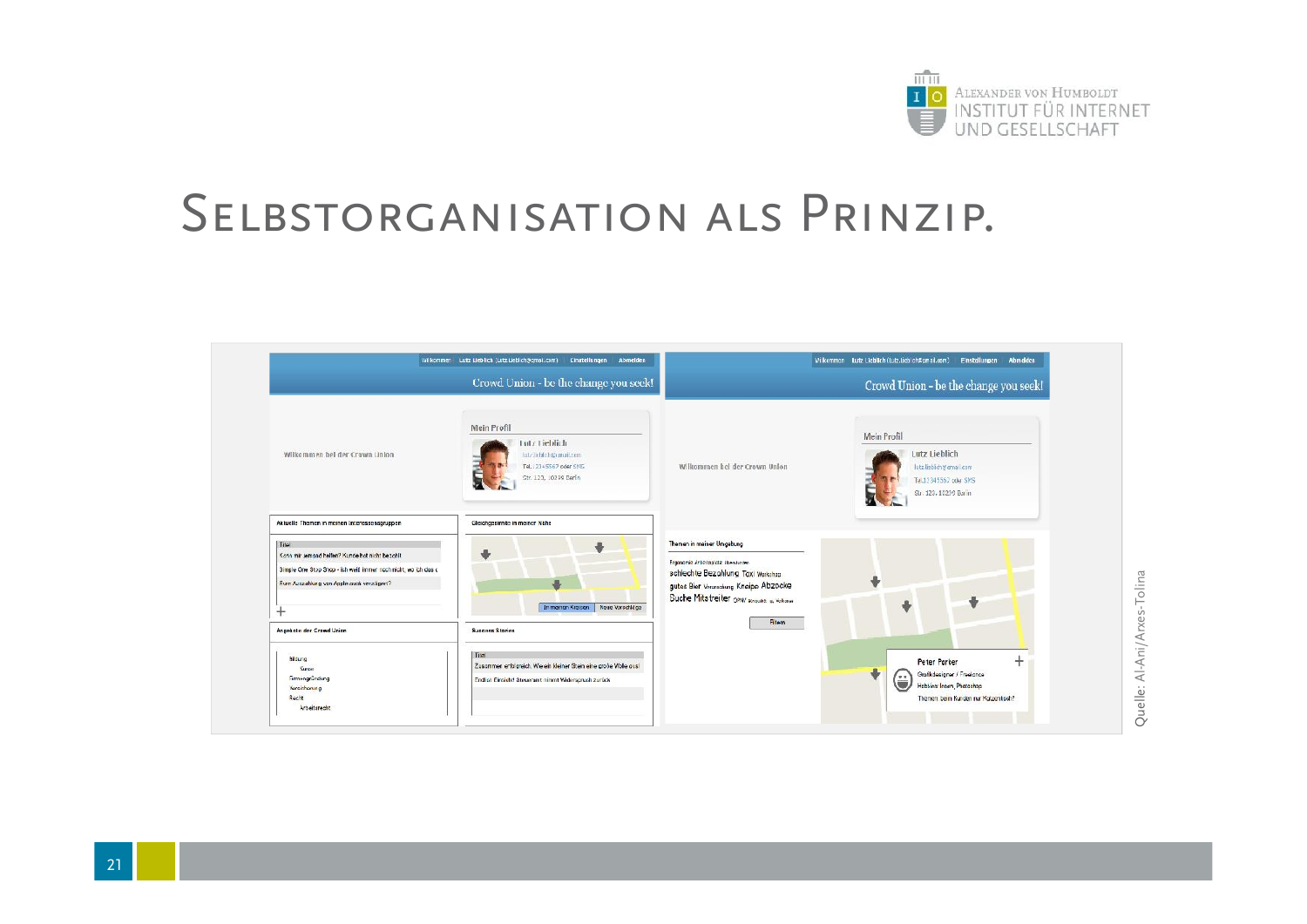

## WIR HABEN NOCH KEINEN NAMEN ...

|                         | <b>Management</b>                                | Leadership                                                                    | That something else better that isn't<br>management or leadership                                                                                |
|-------------------------|--------------------------------------------------|-------------------------------------------------------------------------------|--------------------------------------------------------------------------------------------------------------------------------------------------|
| <b>Attitude</b>         | Compliance                                       | Humility                                                                      | Service                                                                                                                                          |
| <b>Authority</b>        | Based upon title                                 | Based upon earned trust                                                       | None. Offers an example which may be<br>followed or not                                                                                          |
| <b>Questions</b>        | Questions are viewed as a<br>threat to authority | Encourages questions to<br>develop an ethical<br>understanding                | Asked frequently                                                                                                                                 |
| <b>The Framework</b>    | Procedural                                       | Relational                                                                    | Engaged and connected                                                                                                                            |
| <b>Rules/Boundaries</b> | Based upon conformity                            | Based upon an ethical,<br>philiosophical concept                              | Based on respect for others                                                                                                                      |
| <b>Procedures</b>       | Standardized                                     | Personalized                                                                  | Adapted as needed                                                                                                                                |
| <b>Innovation</b>       | Discouraged if it challenges the<br>status quo   | Provides a vision that inspires<br>others                                     | Secondary to creativity, freedom and<br>exploration                                                                                              |
| <b>Submission</b>       | Forced: Based upon a fear                        | Voluntarily: submitting to<br>another's strenths to protect<br>one's weekness | There is no submission; exchanges are<br>mutual and of mutual value                                                                              |
| <b>Motivation</b>       | Extrinsic                                        | Intrinsinc                                                                    | Not necessary                                                                                                                                    |
| <b>The Results</b>      | Behave externally but rebel<br>internally        | Empathetic, ethical thinkers<br>who want to do what is right                  | Cooperative environment populated by<br>creative and expressive individuals who<br>see respect for and services to others as<br>the highest good |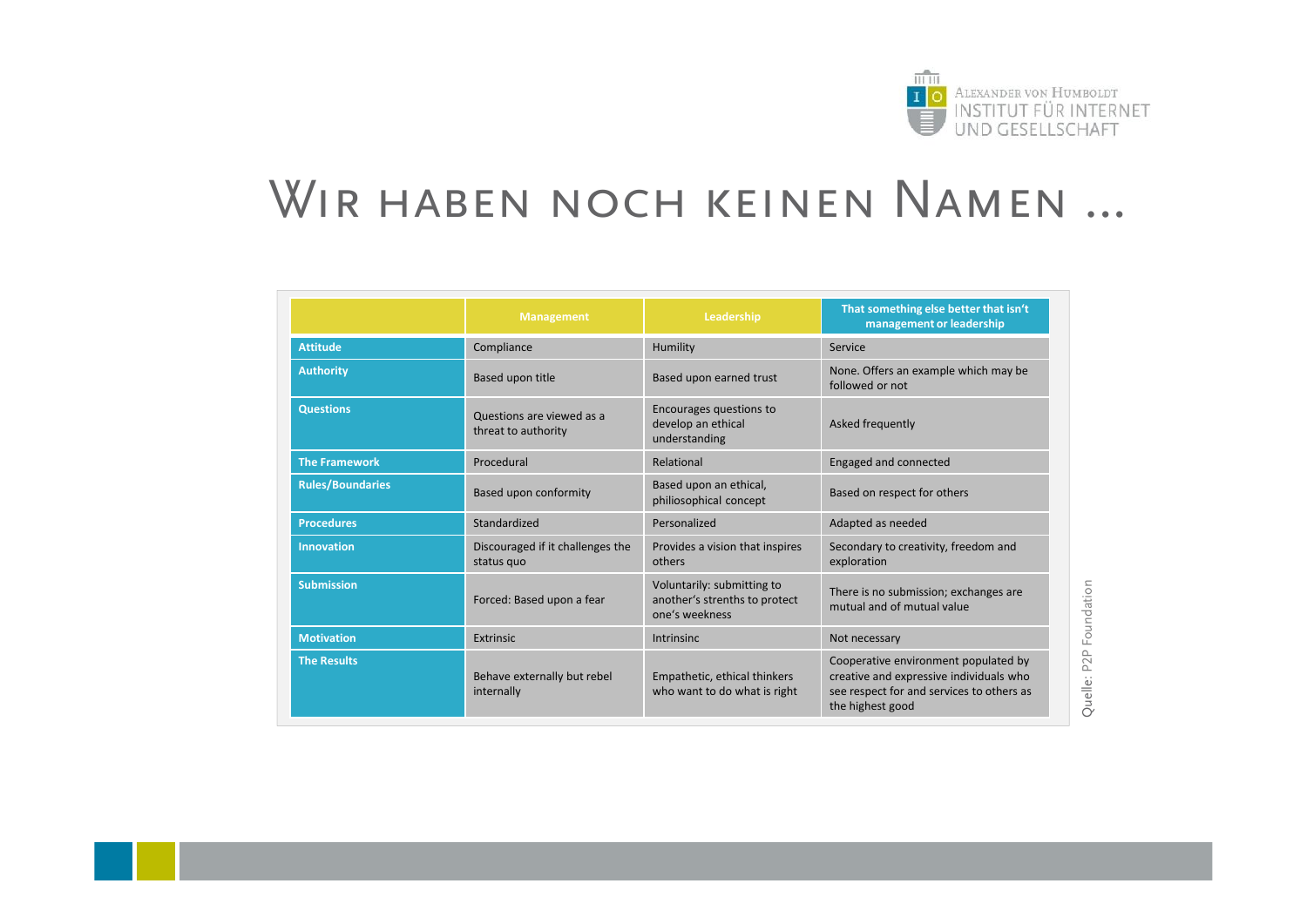

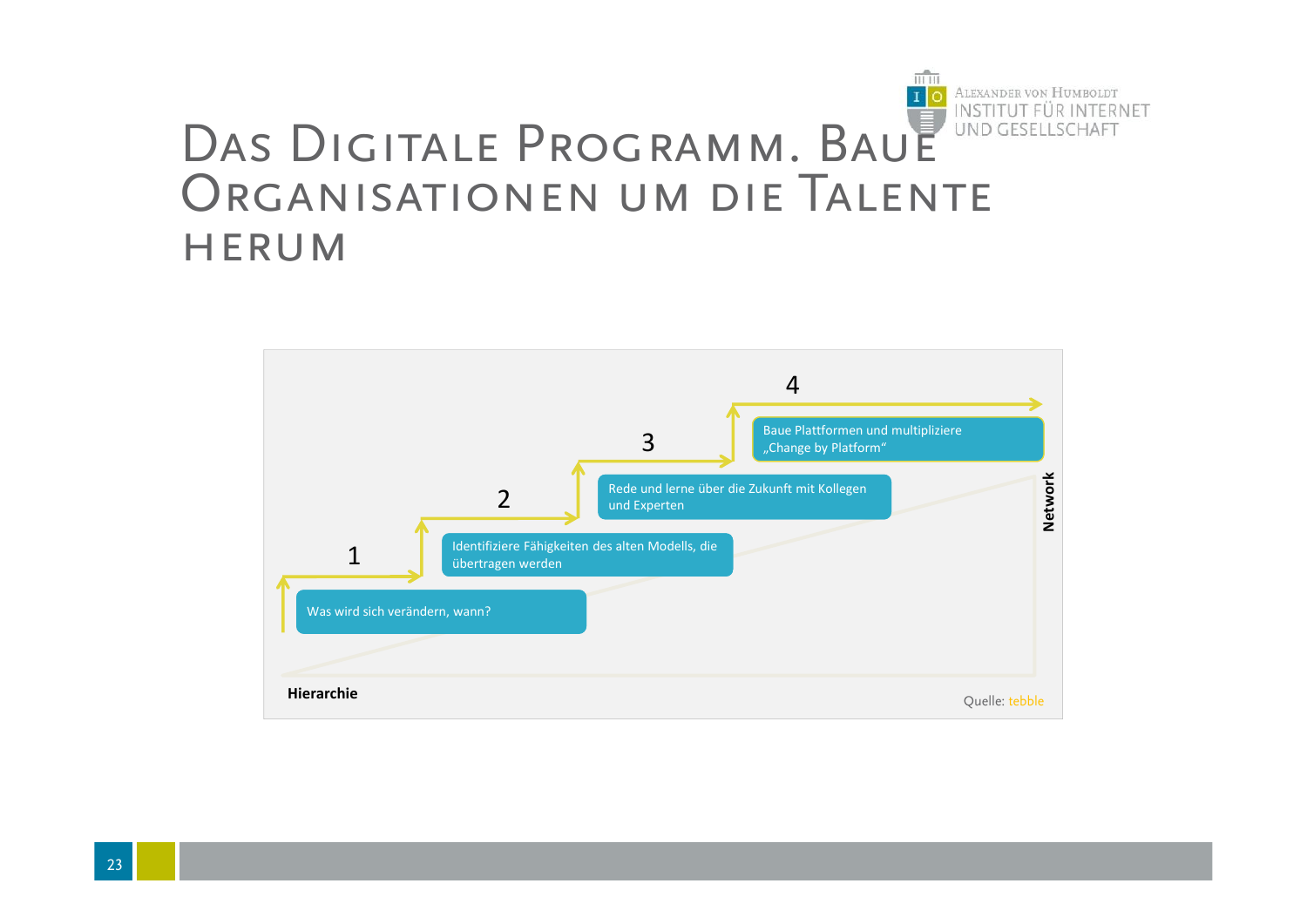

#### Summary.